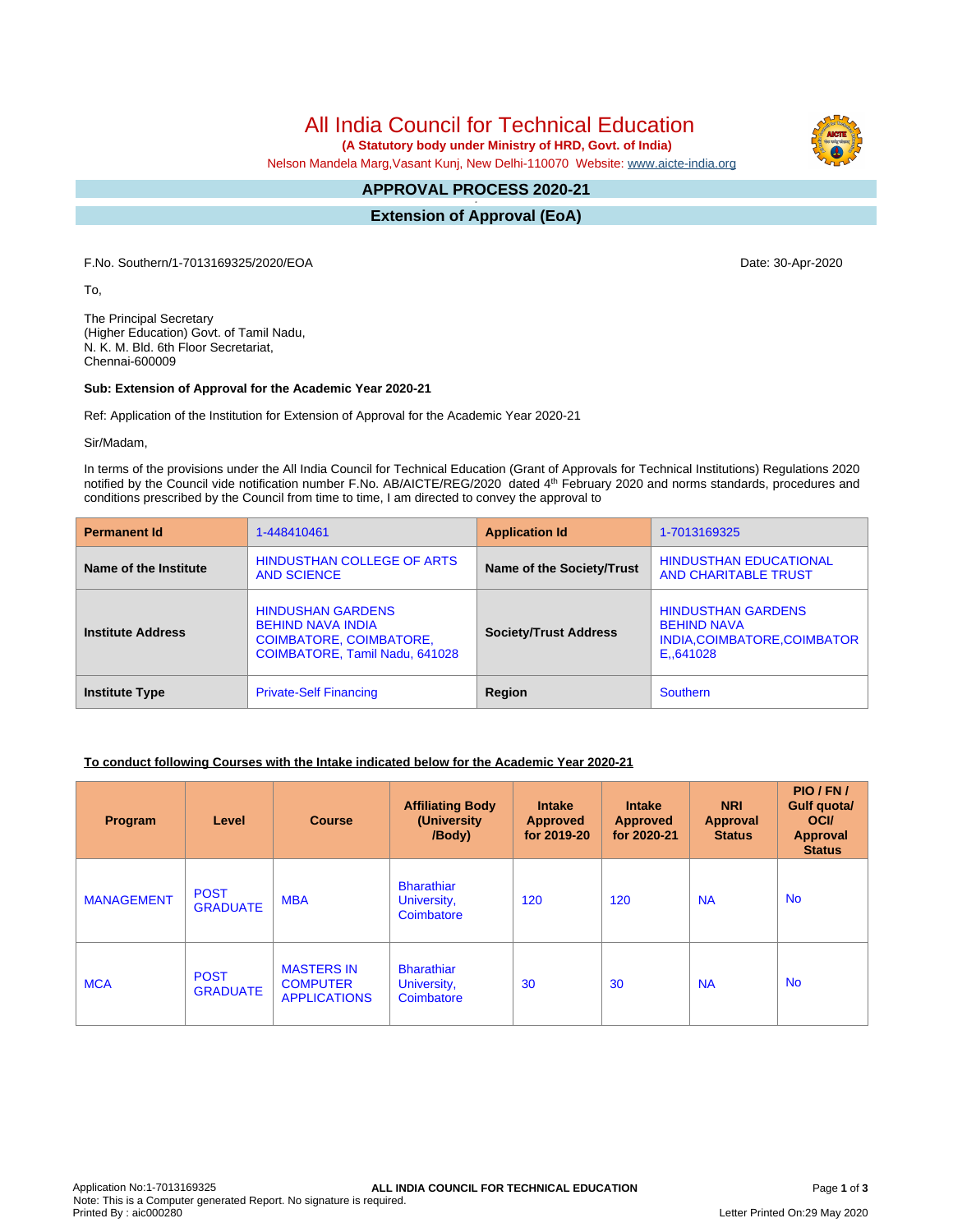## **It is mandatory to comply with all the essential requirements as given in APH 2020-21 (Appendix 6)**

# **Important Instructions**

- 1. The State Government/ UT/ Directorate of Technical Education/ Directorate of Medical Education shall ensure that 10% of reservation for Economically Weaker Section (EWS) as per the reservation policy for admission, operational from the Academic year 2020-21 is implemented without affecting the reservation percentages of SC/ ST/ OBC/ General. However, this would not be applicable in the case of Minority Institutions referred to the Clause (1) of Article 30 of Constitution of India. Such Institution shall be permitted to increase in annual permitted strength over a maximum period of two years beginning with the Academic Year 2020-21
- 2. The Institution offering courses earlier in the Regular Shift, First Shift, Second Shift/Part Time now amalgamated as total intake shall have to fulfil all facilities such as Infrastructure, Faculty and other requirements as per the norms specified in the Approval Process Handbook 2020-21 for the Total Approved Intake. Further, the Institutions Deemed to be Universities/ Institutions having Accreditation/ Autonomy status shall have to maintain the Faculty: Student ratio as specified in the Approval Process Handbook. All such Institutions/ Universities shall have to create the necessary Faculty, Infrastructure and other facilities WITHIN 2 YEARS to fulfil the norms based on the Affidavit submitted to AICTE.
- 3. In case of any differences in content in this Computer generated Extension of Approval Letter, the content/information as approved by the Executive Council / General Council as available on the record of AICTE shall be final and binding.
- 4. Strict compliance of Anti-Ragging Regulation: Approval is subject to strict compliance of provisions made in AICTE Regulation notified vide F. No. 373/Legal/AICTE/2009 dated July 1, 2009 for Prevention and Prohibition of Ragging in Technical Institutions. In case Institution fails to take adequate steps to Prevent Ragging or fails to act in accordance with AICTE Regulation or fails to punish perpetrators or incidents of Ragging, it will be liable to take any action as defined under clause 9(4) of the said Regulation.

**Prof.Rajive Kumar Member Secretary, AICTE**

Copy to:

- **1. The Director Of Technical Education\*\*, Tamil Nadu**
- **2**. **The Registrar\*\*,** Bharathiar University, Coimbatore
- **3. The Principal / Director,** HINDUSTHAN COLLEGE OF ARTS AND SCIENCE Hindushan Gardens Behind Nava India Coimbatore, Coimbatore,Coimbatore, Tamil Nadu,641028
- **4. The Secretary / Chairman,** HINDUSTHAN GARDENS BEHIND NAVA INDIA COIMBATORE,COIMBATORE ,641028
- **5. The Regional Officer,** All India Council for Technical Education Shastri Bhawan 26, Haddows Road Chennai - 600 006, Tamil Nadu

## **6. Guard File(AICTE)**

Note: Validity of the Course details may be verified at <http://www.aicte-india.org/>